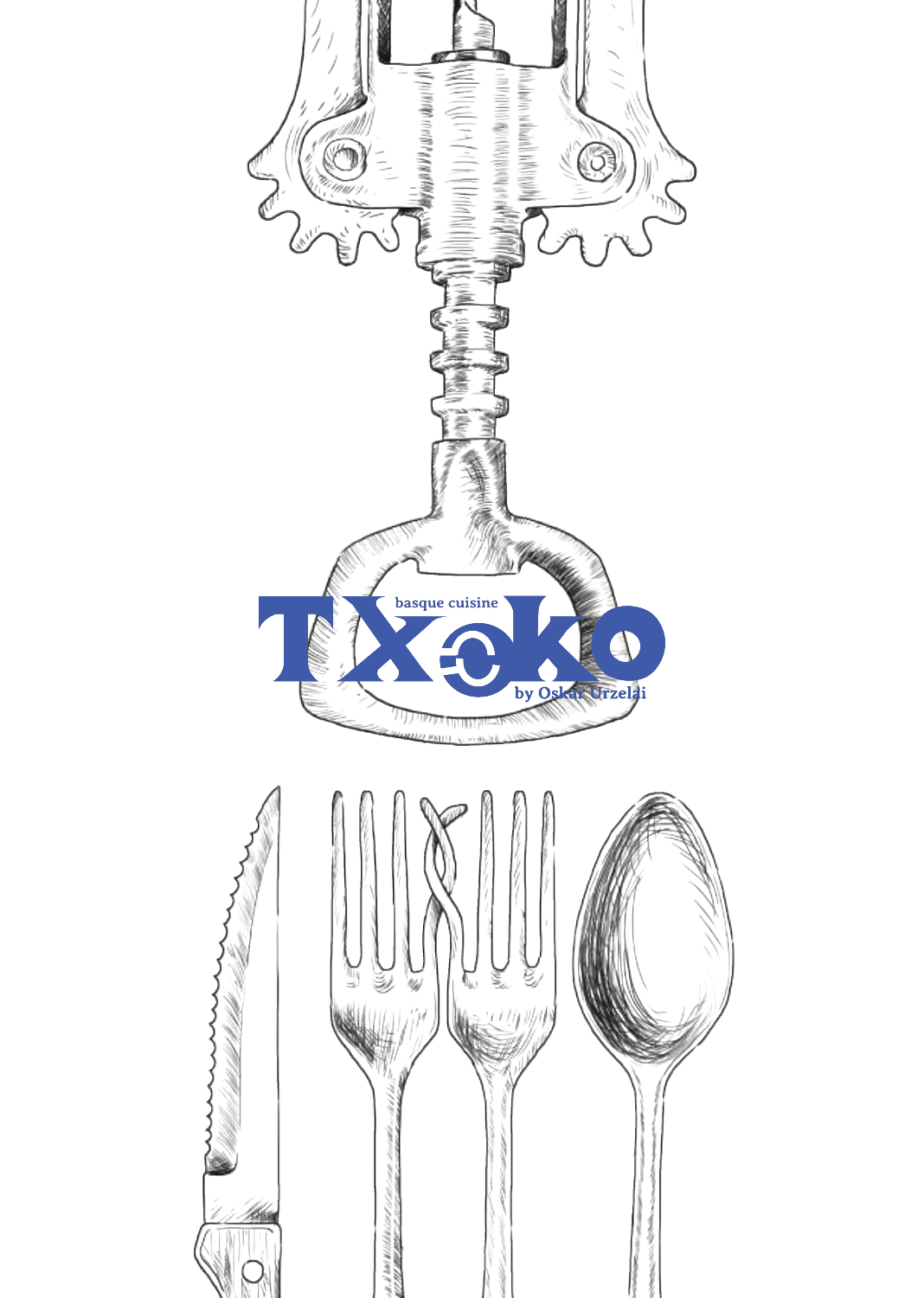#### DRINKS



| Espresso / Double Espresso                                         | 30/40 |
|--------------------------------------------------------------------|-------|
| <b>Espresso Macchiato</b>                                          | 35    |
| Café Bombon (espresso shot & condensed milk)                       | 45    |
| Americano (Hot / Ice)                                              | 40    |
| Capuccino (Hot / Ice)                                              | 40    |
| Café Latte (Hot / Ice)                                             | 40    |
| Add. Caramel, Hazelnut, Vanilla, Chocolate                         | 5     |
| Irish Coffee (Hot / Ice)                                           | 160   |
| Green Tea Latte (Hot / Ice)                                        | 45    |
| <b>Hot Chocolate</b>                                               | 45    |
|                                                                    |       |
| Extra Shot. Add one more espresso shot for an more intense flavour | $+10$ |
| All coffees above also available in Decaf                          | $+5$  |
| Low Fat Milk                                                       | $+10$ |
| Soy Milk                                                           | $+10$ |
| <b>Almond Milk</b>                                                 | $+10$ |
|                                                                    |       |

# **TEA**

**35**

Fragrant Jasmine Green Tea Peppermint & English Toffee English Breakfast Chamomile Rose with French Vanilla

Elegant Earl Grey

PRICES IN THOUSAND RUPIAH, EXCLUDING TAX AND SERVICE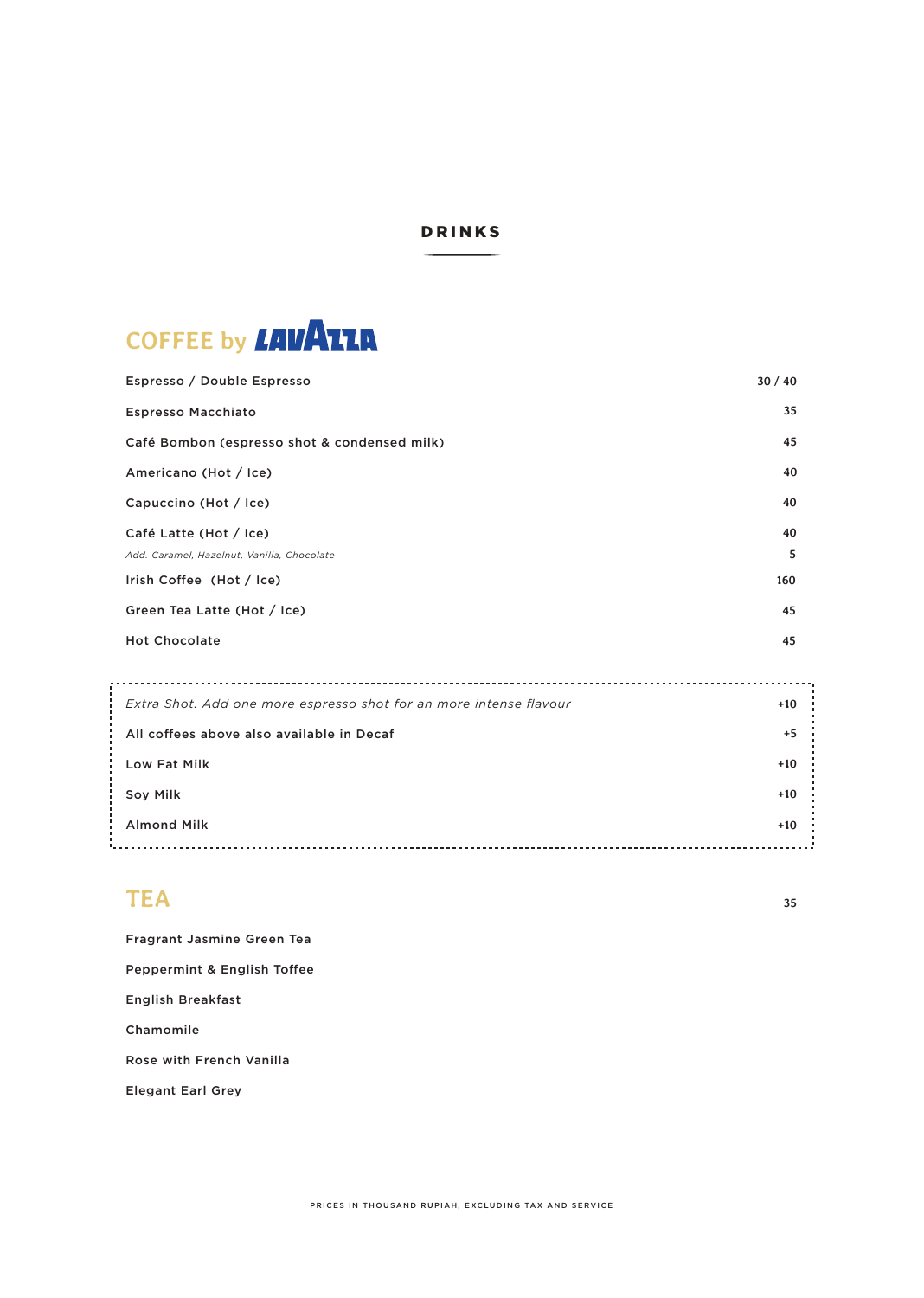# **ICED TEA**

| Plain                  | 35 |
|------------------------|----|
| Lemon / Lychee / Peach | 50 |
| Thai Tea               | 50 |

### **MINERAL WATER**

| Equil (380 ml)          | 35 |
|-------------------------|----|
| Equil (760 ml)          | 60 |
| Equil Sparking (380 ml) | 35 |
| Equil Sparking (760 ml) | 60 |

### **SOFT DRINK**

| Coke                  | 30 |
|-----------------------|----|
| Diet Coke / Coke Zero | 30 |
| Sprite                | 30 |
| Soda Water            | 30 |
| Ginger Ale            | 30 |
| <b>Tonic Water</b>    | 30 |
| <b>Red Bull</b>       | 35 |

# **FRESH JUICE**

| Orange       | 50 |
|--------------|----|
| Watermelon   | 50 |
| Lemon squash | 50 |
| Carrot       | 50 |
| Beetroot     | 50 |
| Apple        | 50 |
| Mixed Juice  | 50 |
|              |    |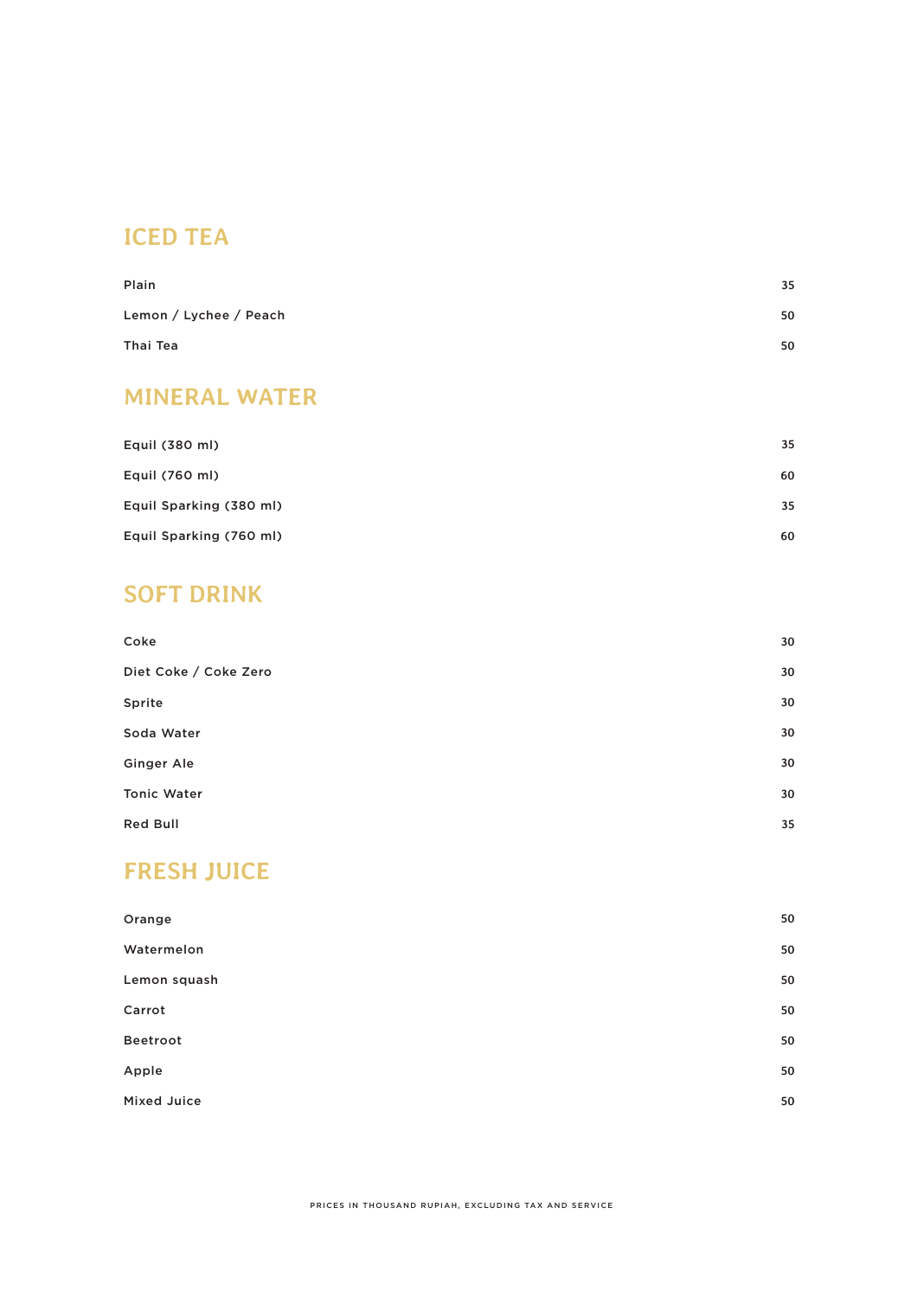### **SMOOTHIES**

| RED: Watermelon, Lime, Mint, Crushed Ice                               | 50 |
|------------------------------------------------------------------------|----|
| ORANGE: Orange, Apple, Carrot, Strawberry, Celery, Ginger              | 50 |
| PURPLE: Apple, Beetroot, Carrot, Ginger                                | 50 |
| YELLOW: Turmeric, Pineapple, Carrot, Ginger                            | 50 |
| GREEN: Spinach, Cucumber, Green Apple, Pasley, Coriander, Ginger, Lime | 50 |

### **MOCKTAILS**

| Virgin Daiquiri    | 75 |
|--------------------|----|
| Mint Lemonade      | 65 |
| Virgin Bellini     | 70 |
| <b>Virgin Mary</b> | 80 |
| Virgin Mojito      | 65 |

### **BEER**

| Anker                    | 45 |
|--------------------------|----|
| <b>Bintang</b>           | 50 |
| Heineken                 | 58 |
| San Miguel Light         | 60 |
| San Miguel Cerveza Negra | 65 |
| <b>Stark 1945</b>        | 70 |
| Stark IPA                | 75 |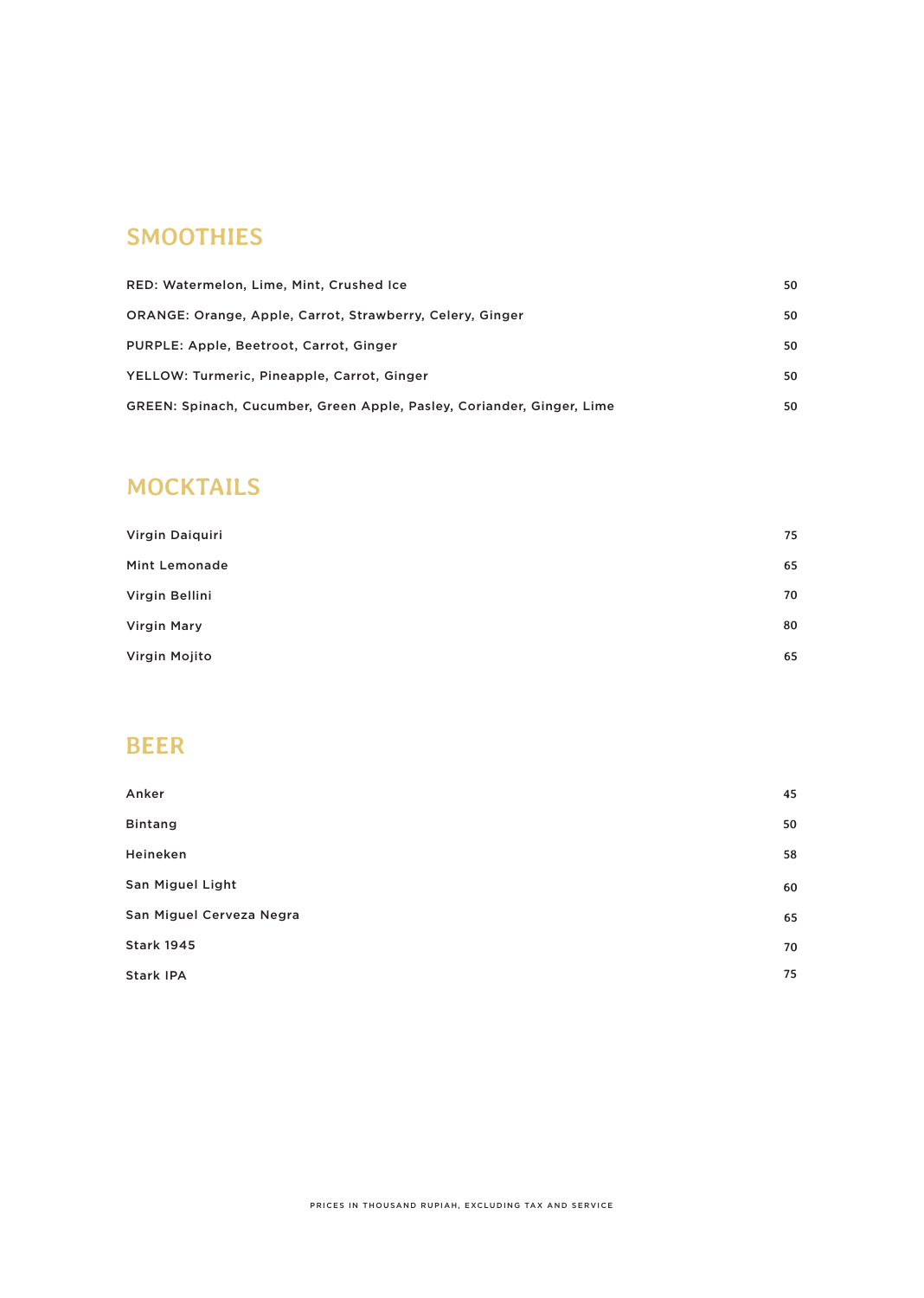# **SANGRIA**

| <b>Red Sangria</b> | 130 / 550 |
|--------------------|-----------|
| White Sangria      | 130 / 550 |
| Cava Sangria       | 275 / 950 |

# **CLASSIC COCKTAILS**

| Margarita           | 130 |
|---------------------|-----|
| Negroni             | 125 |
| Cosmopolitan        | 135 |
| Old Fashioned       | 135 |
| Long Island Ice Tea | 150 |
| <b>Moscow Mule</b>  | 130 |
| Mojito              | 115 |
| Dry Martini         | 130 |
| Caipirinha          | 125 |
| Caipiroska          | 125 |
| Whisky Sour         | 135 |

# **SIGNATURE COCKTAILS**

| <b>Batavia Mule</b>      | 135 |
|--------------------------|-----|
| <b>Chocolate Martini</b> | 125 |
| Lychee Martini           | 125 |
| <b>Espresso Martini</b>  | 135 |
| Agua de Valencia         | 135 |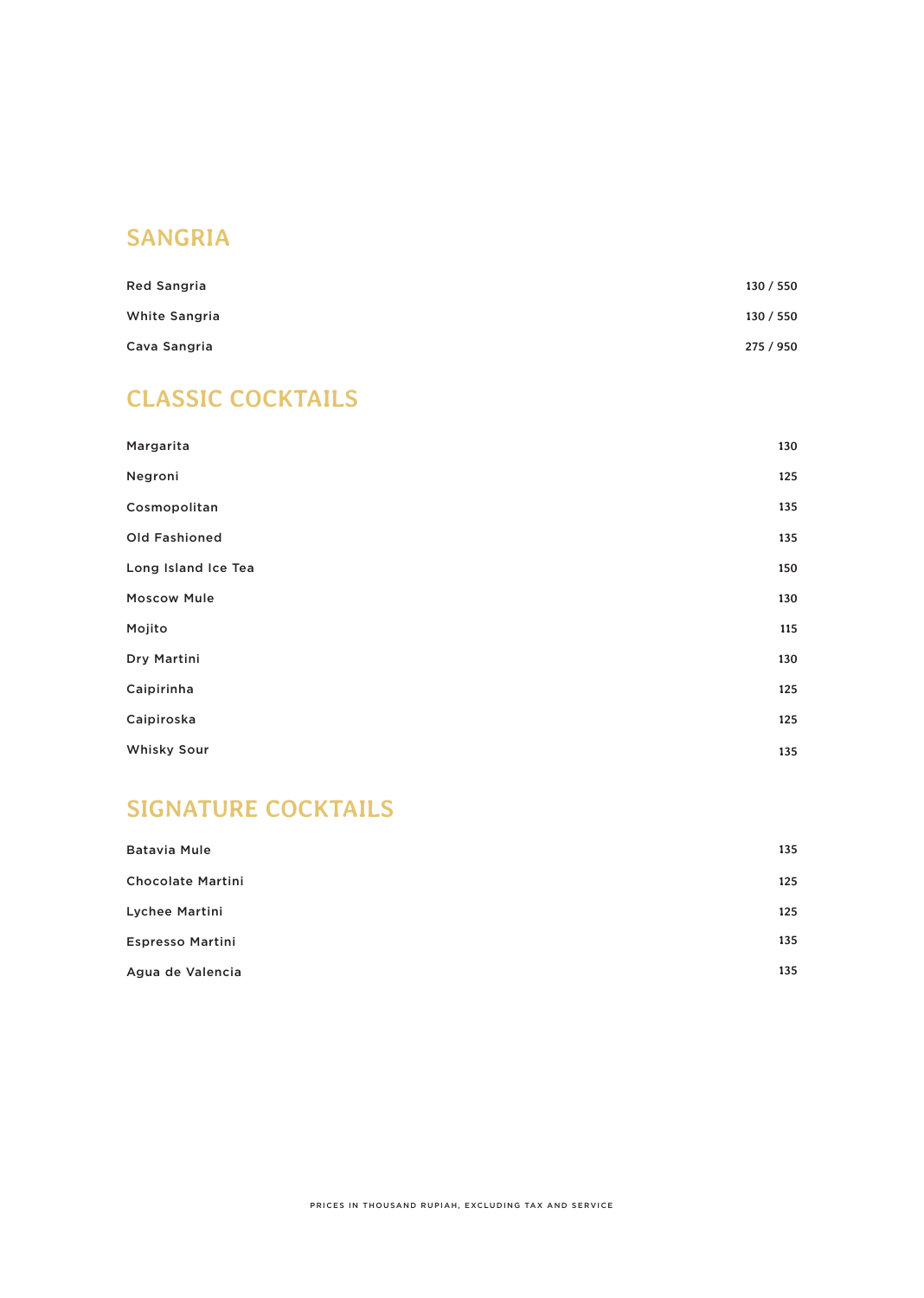### **SCOTCH WHISKY - BLENDED**

#### Single / Double / Bottle

| Johnny Walker Red          | 95 / 160 / 1.150  |
|----------------------------|-------------------|
| Johnny Walker Black        | 130 / 200 / 1.800 |
| Chivas Regal 12 Yr         | 145 / 215 / 2.100 |
| <b>Bushmills (Ireland)</b> | 105 / 190 / 1.450 |

### **SCOTCH WHISKY - SINGLE MALT**

| Glenmorangie The Original 10 Yr | 150 / 215 / 2.100 |
|---------------------------------|-------------------|
| Macallan Fine Oak 12 Yr         | 180 / 325 / 3.100 |
| Macallan Double Cask 12 Yr      | 180 / 325 / 3.100 |
| Singleton 12 Yr                 | 155 / 225 / 2.200 |

#### **BOURBON**

| Jim Beam             | 95 / 160 / 1.250  |
|----------------------|-------------------|
| <b>Jack Daniel's</b> | 105 / 190 / 1.450 |
| <b>RUM</b>           |                   |

| Havana Club 3 Yr | 95 / 160 / 1.150  |
|------------------|-------------------|
| Havana Club 7 Yr | 115 / 200 / 1.300 |
| Zacapa 23 Yr     | 175 / 320 / 3.050 |

### **GIN**

| Gordon's      | 95 / 160 / 1.250  |
|---------------|-------------------|
| Brockman's    | 110 / 195 / 1.700 |
| Tangueray 10  | 165 / 290 / 2.600 |
| Hendrick's    | 135 / 255 / 2.100 |
| <b>Nordes</b> | 125 / 185 / 1.800 |
| <b>MOM</b>    | 110 / 195 / 1.700 |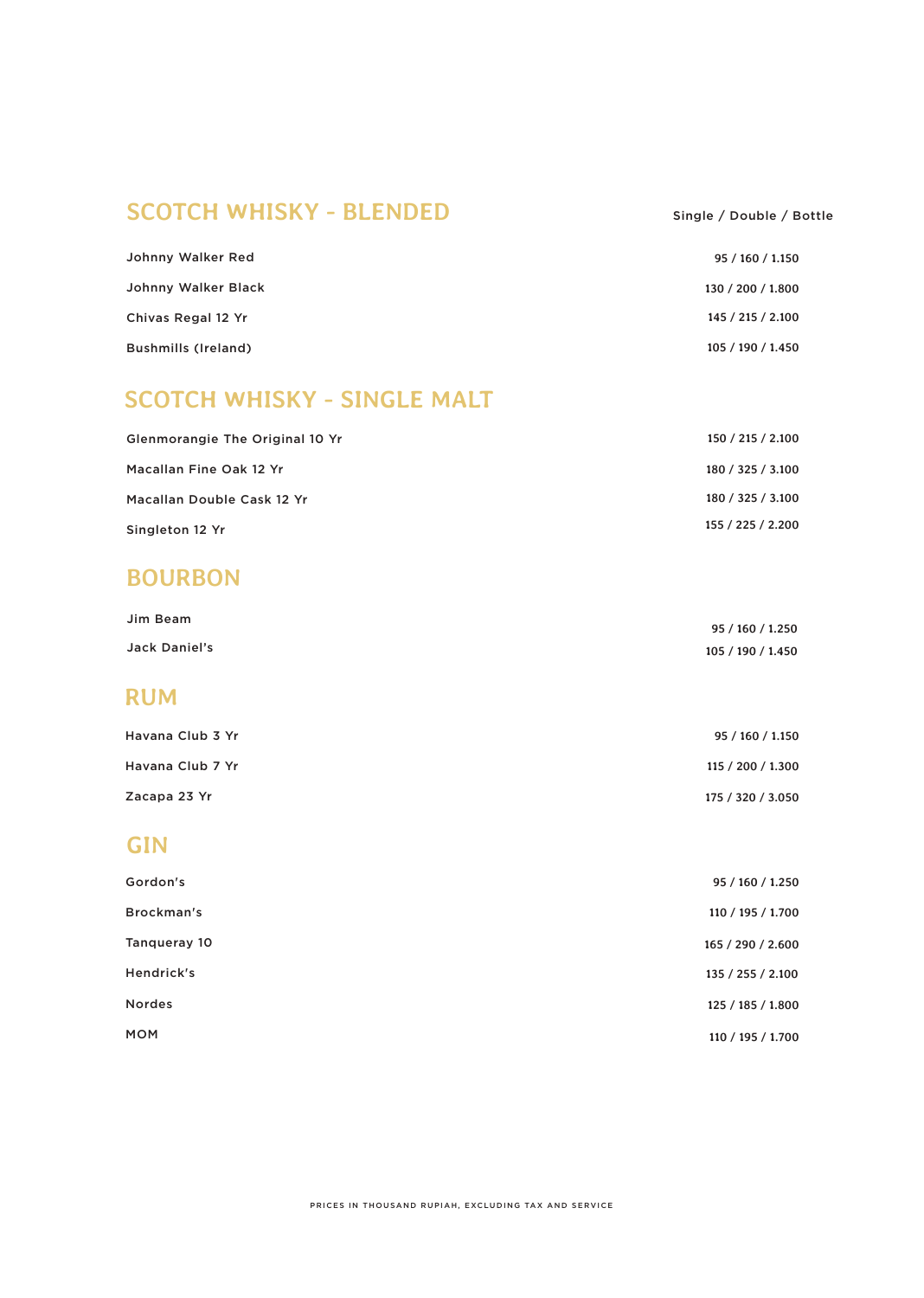#### **VODKA** Single / Double / Bottle

| Ketel One  | 95 / 160 / 1.250  |
|------------|-------------------|
| Ciroc      | 125 / 200 / 1.850 |
| Grey Goose | 135 / 215 / 2.050 |

### **TEQUILA**

| Jose Cuervo Especial Reposado | 95 / 160 / 1.250  |
|-------------------------------|-------------------|
| Patron XO Cafe                | 100 / 170 / 1.350 |
| 1880 Añeio                    | 120 / 190 / 1.850 |

### **COGNAC & SPANISH BRANDY**

| <b>E&amp;J Gallo Brandy</b> | 110 / 170 / 1.600 |
|-----------------------------|-------------------|
| Carlos I Brandy de Jerez    | 150 / 270 / 2.520 |
| <b>Martell VSOP</b>         | 180 / 325 / 3.100 |

### **LIQUORS**

| Bailey's        | 90 |
|-----------------|----|
| <b>Drambuie</b> | 90 |
| Cointreau       | 95 |
| Jagermeister    | 85 |
| Sambucca        | 90 |

### **APERITIF & VERMOUTH**

| <b>Pernod Ricard</b> | 85 |
|----------------------|----|
| Campari              | 90 |
| Aperol               | 95 |
| Cinzano Extra Dry    | 90 |
| Cinzano Rosso        | 90 |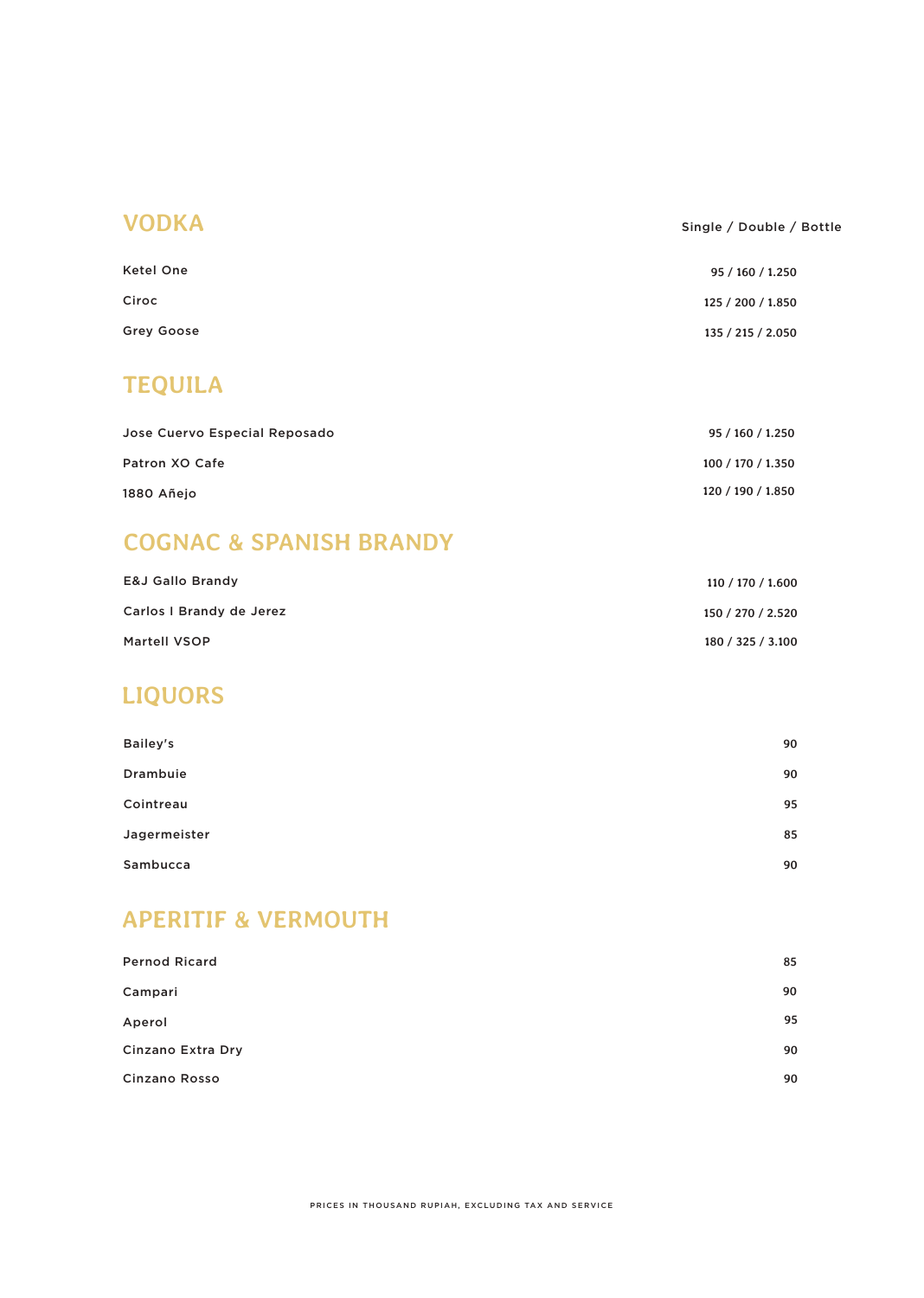#### HOUSE WINE BY THE GLASS

#### **WHITE WINE**

Ramón Bilbao Verdejo 2019 (Spain)

#### **RED WINE**

Ramón Bilbao Crianza 2017 (Rioja, Spain)

**130 / 680**

**120 / 590**

#### CHAMPAGNE, CAVA, ROSE & SWEET WINES

### **CHAMPAGNE, CAVA & PROSECCO**

| De Bortoli Family Selection Sparkling Brut (Australia) | 690   |
|--------------------------------------------------------|-------|
| Cava Segura Viudas Semi Seco (Spain)                   | 835   |
| Avondale Armilla Blanc de Blanc 2012 (South Africa)    | 1.290 |
| Billecart Salmon Brut Reserve NV (France)              | 1.580 |

#### **ROSE WINE**

| Ramón Bilbao Rosado (Spain)              | 525 |
|------------------------------------------|-----|
| Beringer White Zinfandel (USA)           | 630 |
| Matua Pinot Noir Rose 2018 (New Zealand) | 780 |

#### **SWEET NOTES**

Santa Margherita Dulcedo 2013 (375 ml) (Italy) **630**

PRICES IN THOUSAND RUPIAH, EXCLUDING TAX AND SERVICE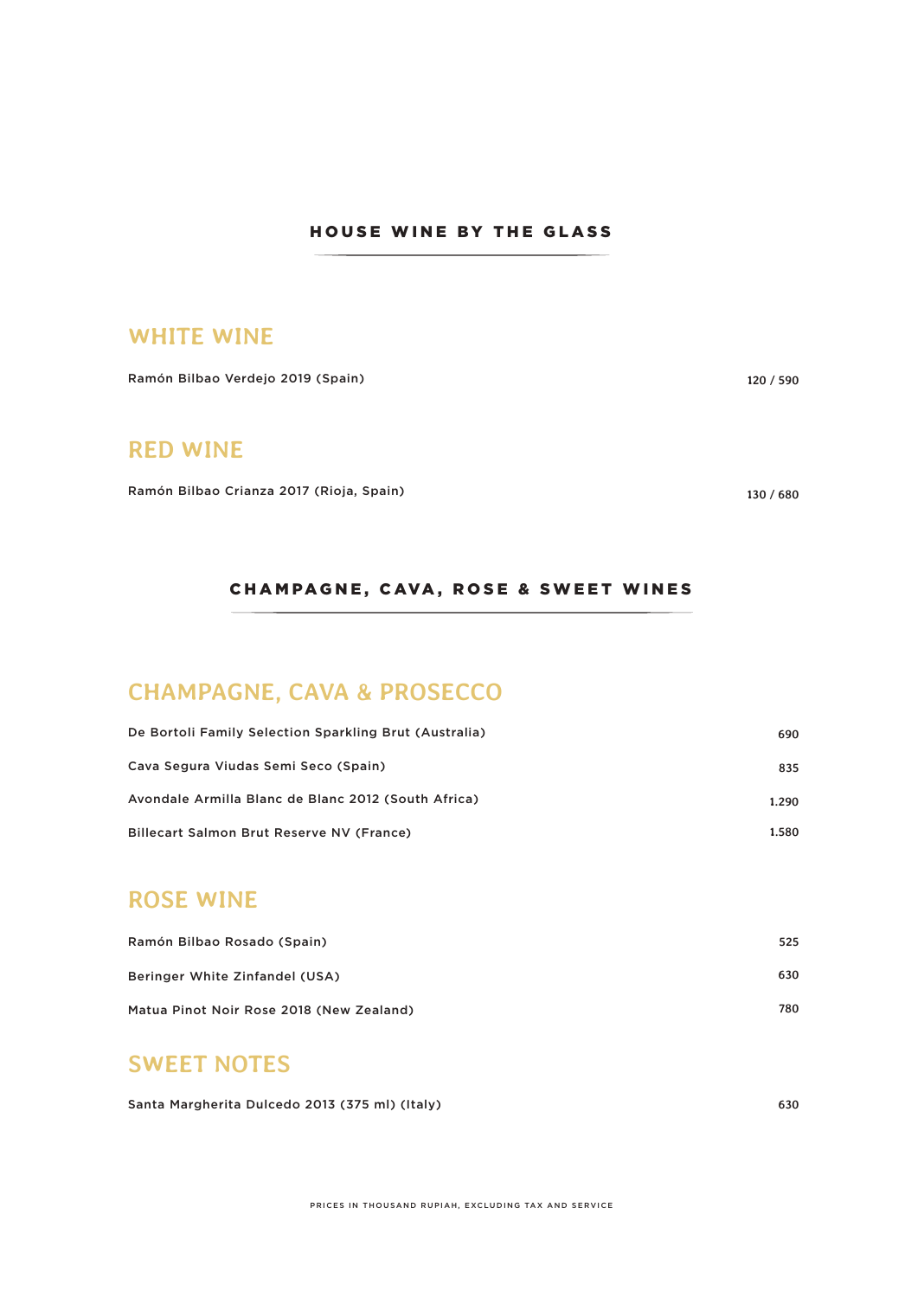#### WHITE WINES

### **VERDEJO**

| Protos Verdejo 2019 (Spain)  | 550 |
|------------------------------|-----|
| Ramón Bilbao Verdejo (Spain) | 590 |

### **PINOT GRIGIO**

| Yalumba Y Series Pinot Grigio 2019 (Australia)               | 635   |
|--------------------------------------------------------------|-------|
| Henschke Lenswood Little Hampton Pinot Gris 2010 (Australia) | 1.280 |

### **SAUVIGNON BLANC**

| Cape Discovery Sauvignon Blanc 2018 (Indonesia)     | 480 |
|-----------------------------------------------------|-----|
| Tocornal Sauvignon Blanc 2020 (Chile)               | 515 |
| Bicicleta Sauvignon Blanc 2020 (Chile)              | 550 |
| St. Carolina Estrellas Sauvignon Blanc 2019 (Chile) | 590 |
| Matua Sauvignon Blanc 2018 (New Zealand)            | 655 |
| HB Sancerre Blanc Les Baronnes 2016 (France)        | 920 |

### **CHARDONNAY**

| Bicicleta Chardonnay 2018 (Chile)   | 530   |
|-------------------------------------|-------|
| Catena Chardonnay 2017 (Argentina)  | 690   |
| Decoy Chardonnay 2018 (USA)         | 865   |
| Voyager Chardonnay 2014 (Australia) | 1.130 |

### **OTHER GRAPES**

| Trimbach Riesling 2014 (France)       | 685 |
|---------------------------------------|-----|
| Trimbach Gewurztraminer 2014 (France) | 890 |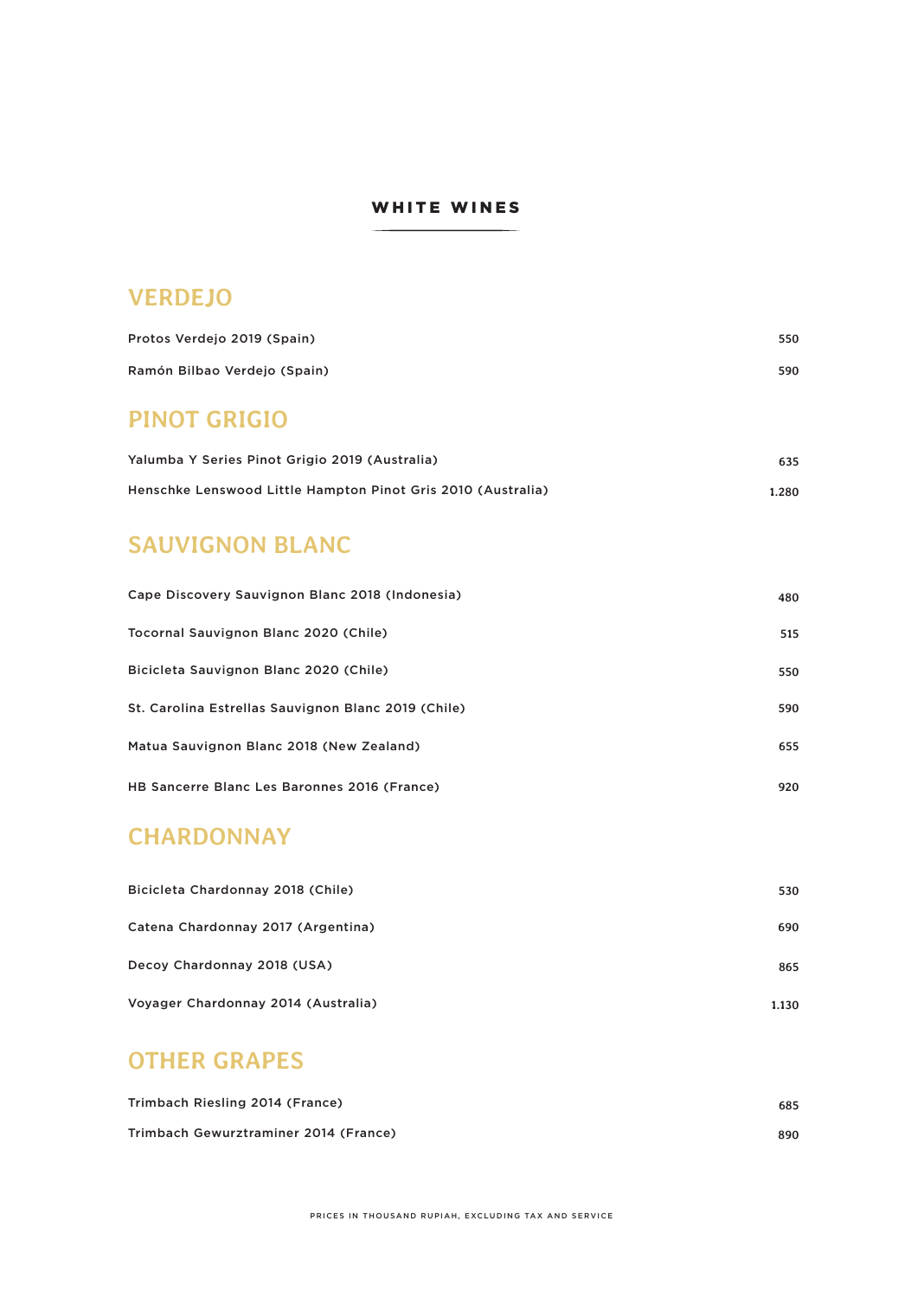#### RED WINES

#### **PINOT NOIR**

| Matua Pinot Noir 2018 (New Zealand) | 680   |
|-------------------------------------|-------|
| Decoy Pinot Noir 2018 (USA)         | 870   |
| LJ Vosne Romanée 2015 (France)      | 1.910 |

### **GARNACHA**

| Palacios Remondo La Vendimia 2016 (Spain)        | 780   |
|--------------------------------------------------|-------|
| Alvaro Palacios Gratallops 2014 (Priorat, Spain) | 1.280 |
| Alvaro Palacios Finca Dofi 2012 (Priorat, Spain) | 1.980 |

# **TEMPRANILLO (RIOJA)**

| Ramón Bilbao Crianza 2017 (Spain)       | 680   |
|-----------------------------------------|-------|
| Viña Pomal Crianza 2015 (Spain)         | 780   |
| Coto de Imaz Reserva 2016 (Spain)       | 850   |
| Ramón Bilbao Reserva 2015 (Spain)       | 920   |
| Cune Gran Reserva 2012 (Spain)          | 1.080 |
| Viña Pomal Reserva 2013 (Spain)         | 1.150 |
| Ramón Bilbao Gran Reserva 2012 (Spain)  | 1.280 |
| Cune Imperial Gran Reserva 2011 (Spain) | 1.530 |

# **TEMPRANILLO (RIBERA DEL DUERO)**

| Protos Roble 2018 (Spain)                 | 580   |
|-------------------------------------------|-------|
| Protos Crianza 2015 (Spain)               | 770   |
| Protos Reserva 2014 (Spain)               | 890   |
| Tinto Pesquera Crianza 2014 (Spain)       | 985   |
| M2 de Matallana - Tinto Fino 2010 (Spain) | 1.150 |
| Tinto Pesquera Reserva 2013 (Spain)       | 1.390 |